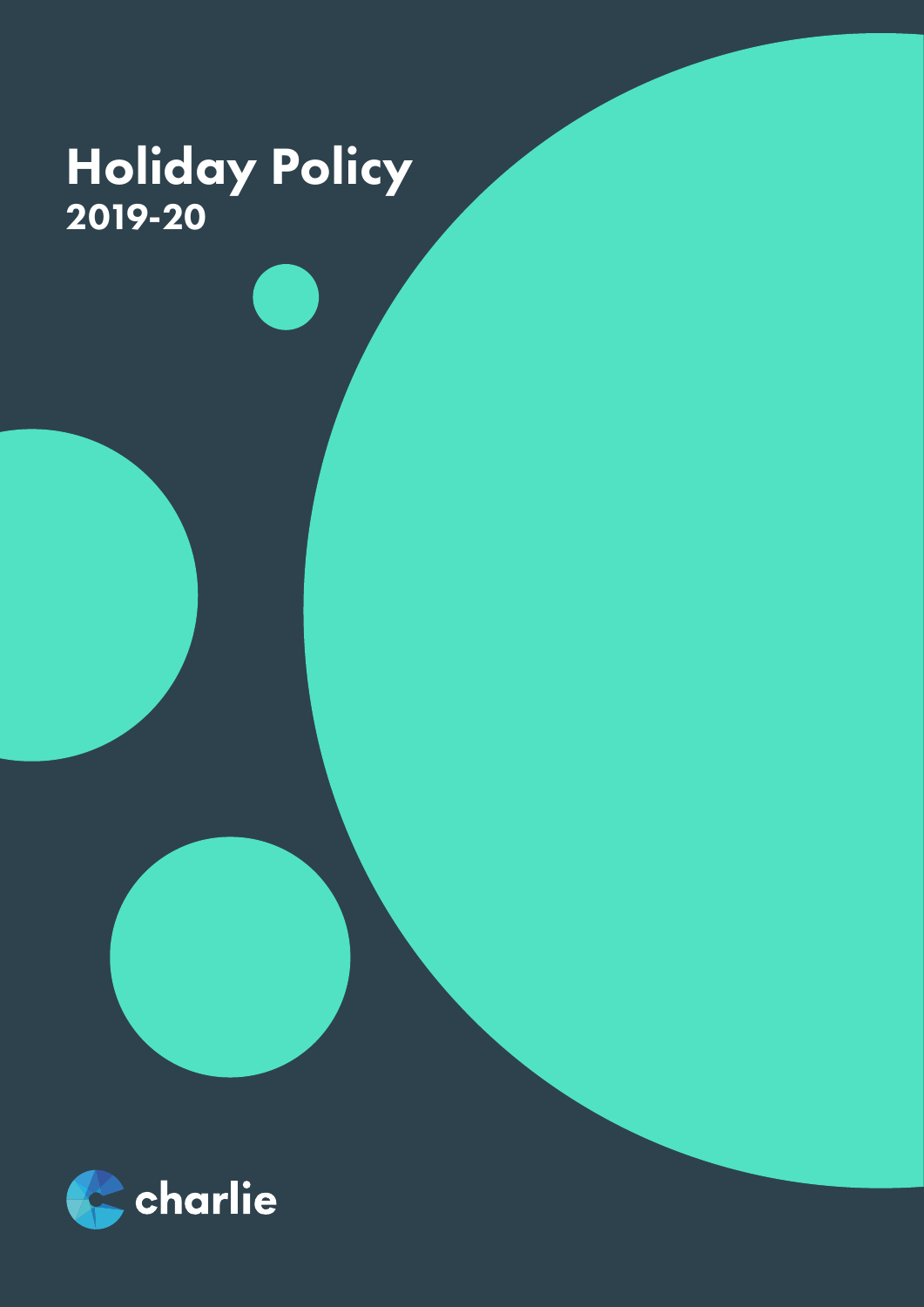If you try an unlimited holiday policy and it breaks, then what do you replace it with? What could possibly be better than unlimited days off?

Back when I first wrote about **[Charlie's](https://www.charliehr.com/?utm_campaign=Holiday+Policy+Asset&utm_source=Holiday+Policy+Asset&utm_medium=Holiday+Policy+Asset)** unlimited holiday policy and why we finally decided to scrap it, the response really took me aback. In retrospect, it's clear that many people had jumped onto the unlimited holiday bandwagon simply because it sounds like a great idea.

As ever, the reality is much more nuanced and I think a lot of people appreciated the time and thought we put into our decision to ditch it.

If you'd like to catch up on that thought process, then you can read up on it **[here](https://www.charliehr.com/blog/we-tried-unlimited-holiday-heres-everything-that-went-wrong/?utm_campaign=Holiday+Policy+Asset&utm_source=Holiday+Policy+Asset&utm_medium=Holiday+Policy+Asset)**.

In that post, I talked about Charlie's old unlimited holiday policy and how it eventually broke.

This time around, I want to talk about what comes next. What does a great time off policy actually look like – and how do you go about implementing it? If unlimited holiday isn't the answer, then what is?



Ben Branson-Gateley, CEO of CharlieHR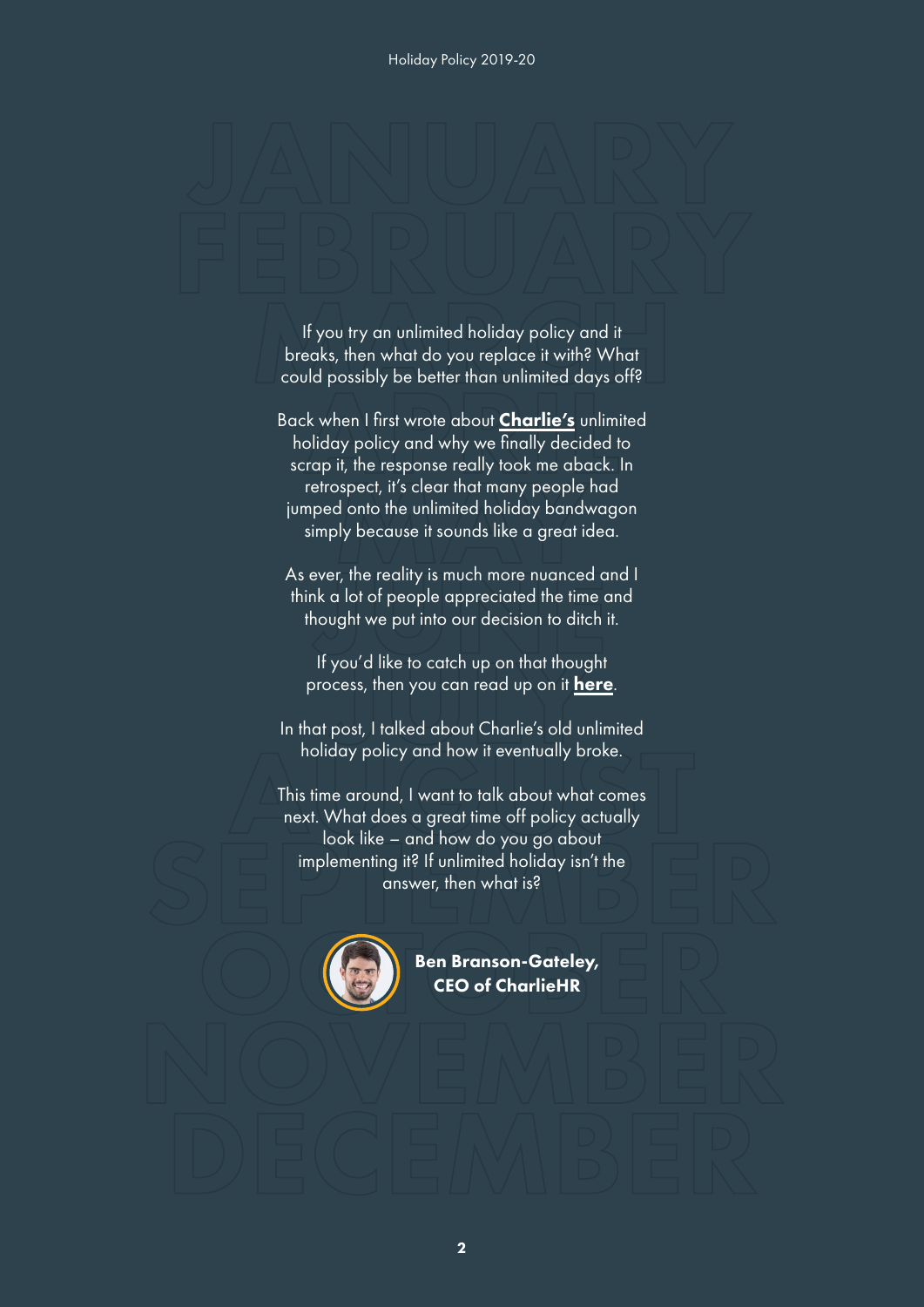### Going back to basics

To begin with, realising we had to kill unlimited holiday was frustrating. It forced us to admit that we didn't have the answer to a problem I thought we'd solved for.

But that did come with some upsides.

Ripping it up and starting again forces you to be really mindful of what you actually want from your holiday policy in the first place. It means you have to ask a few questions... What are we even trying to achieve with our holiday policy? What's it even for?

With those questions on the table, I drew up a few objectives – a few 'must-haves' that we would absolutely need our new policy to deliver if it was going to be a success.



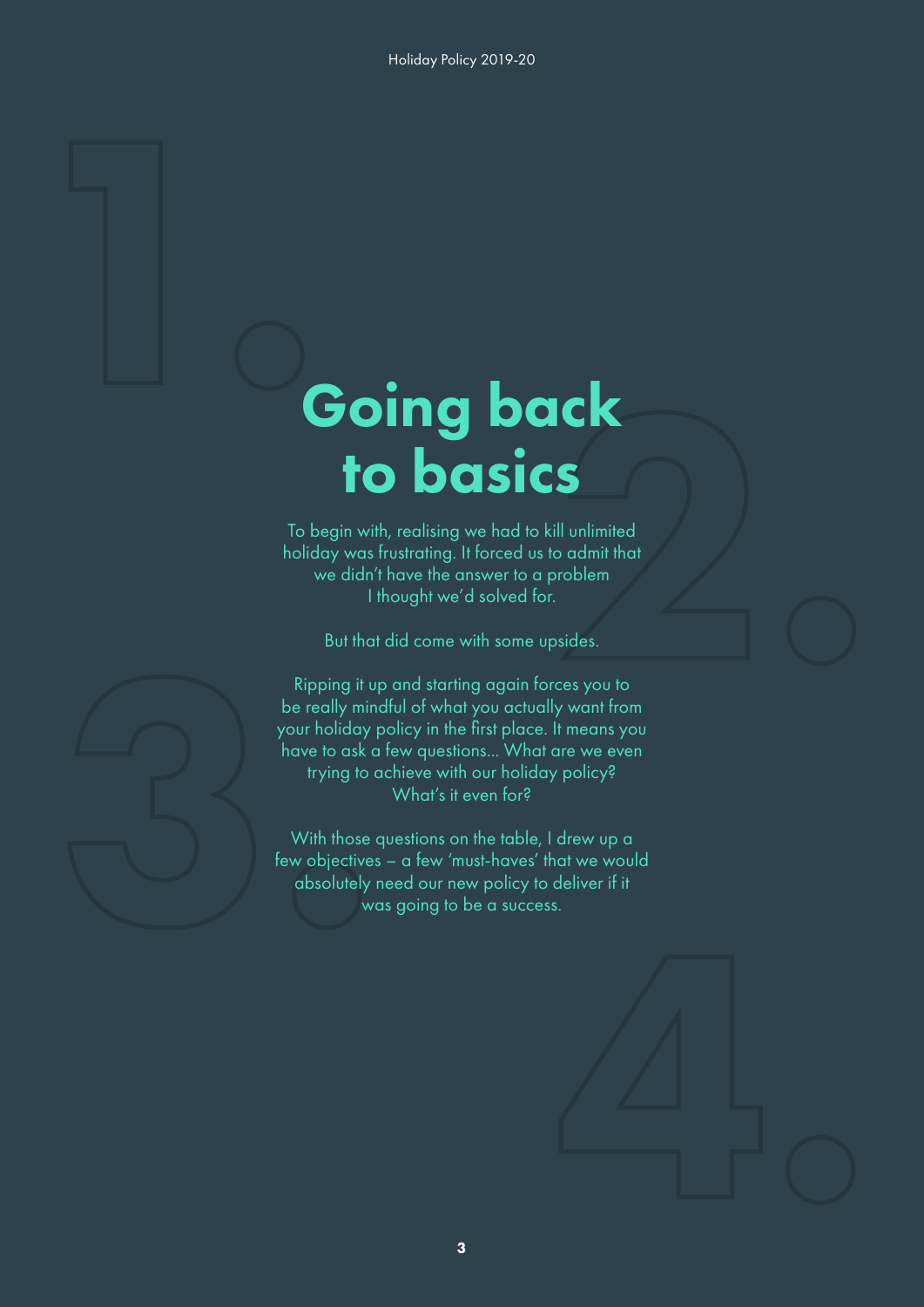### 1 A rested team, all year round

In a nutshell, we want our team to take the time off they need to in order to do their best work, from the start of the year to the end. That doesn't just mean taking a certain number of days per year – it also means spreading that holiday around so they don't burn out from long stretches without a break.

One of the main takeaways from **our** [experience with unlimited holiday](https://www.charliehr.com/blog/we-tried-unlimited-holiday-heres-everything-that-went-wrong/?utm_campaign=Holiday+Policy+Asset&utm_source=Holiday+Policy+Asset&utm_medium=Holiday+Policy+Asset) was it introduced an element of 'option paralysis'. The limitless choice afforded by endless time off wasn't empowering, it was overwhelming. The lack of a specific number was in itself discouraging people to take their time off. If we were going to fix our holiday policy, we needed to change that.

# **Clarity**

2

Another thing the last three years have made really clear is that people need clarity around what is expected of them. Unlimited holiday is inherently lacking in that clarity – refusing to put a number on a policy means there is no guide to what is or is not acceptable.

That placed a huge amount of emphasis on the individual to make the right call. It cloaked every holiday booking in low-level anxiety, with team members guessing at whether they were doing the right thing or if they were going to be thought badly of by colleagues.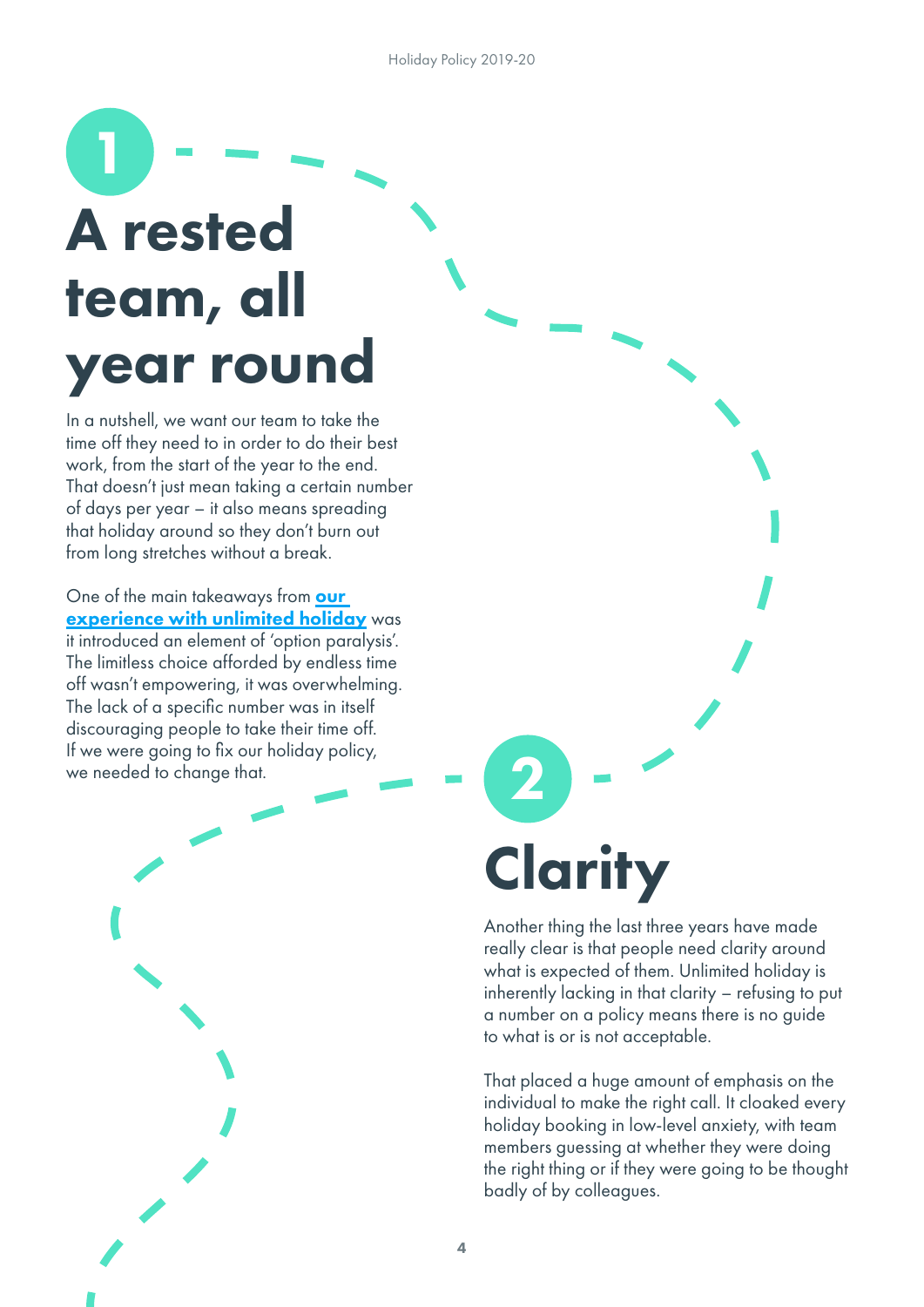Holiday Policy 2019-20

4

## **Equality** of rest

3

One outcome of unlimited holiday we hadn't foreseen was that it led to a big gap between the most and least holidays taken. This felt unfair for a whole load of different reasons, but especially because it meant some people were getting hit twice. The people who took the least holiday would always have to cover for those who took the most.

For our new holiday policy to be a success, we needed to equalise that disparity.

If anything was clear at this point, it was that our holiday policy needed a number.

A numerical limit would act as a guide for the amount of rest we wanted our team to take, and help dispel any anxiety about what was or was not acceptable. But what should that number be?

That question brings us to our final 'must-have'.

### We want to be better than market

Anyone familiar with Netflix's now-famous [culture deck](https://hbr.org/2014/01/how-netflix-reinvented-hr) will recognise the principle of always 'paying top of market'. Their argument is that you shouldn't be paying your team just the bare minimum they'll accept, but the absolute maximum you'd pay to keep them.

The fundamental idea is that building great teams is about attracting and then keeping great people – and those people don't have to settle for lacklustre employers. If they want to, they can find work somewhere else.

I'm not saying the best people simply flock to the employer with the longest holiday allowance that month. I'm saying that lacklustre pay or middling holiday policies are frustrating distractions from what is really important to them: engaging with their work at a personal level and making progress in their professional lives.

That's why I think it's important to offer our team a better holiday policy than they could find elsewhere.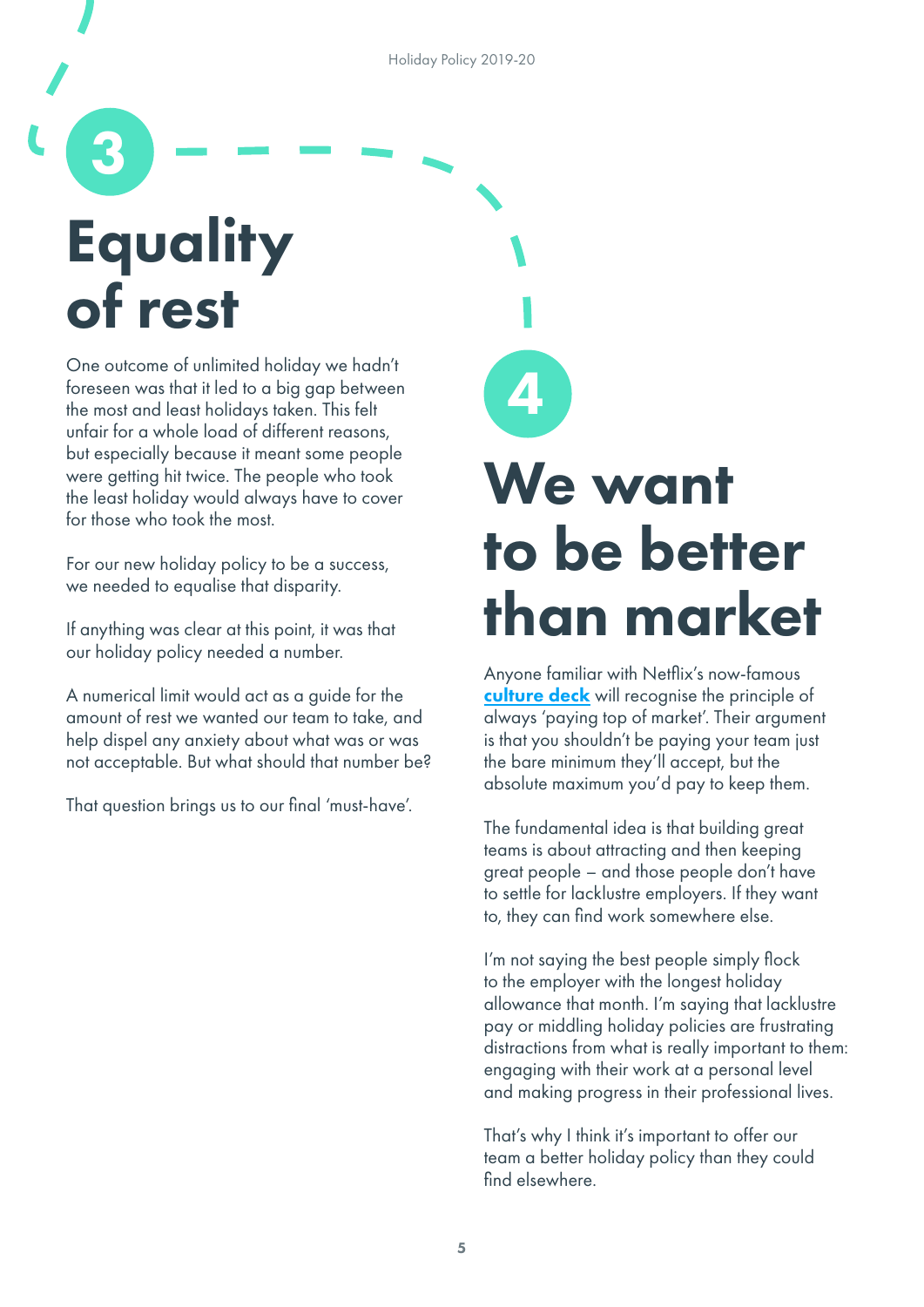#### With this in mind, we surveyed over 50 London tech companies, asking them how they structured their holiday offerings and how much time off they gave their staff.

#### Here's what we found:

### Amount of holiday offered 58% 60% % of tech companies surveyed 45% % of tech companies surveyed 30% 18% 14% 10% 15% 0% 25-32 33-35 36+ Unlimited Days



#### By far the most popular amount of holiday among other tech companies was the 33-35 day range, with a handful either side of that.

So, with all of this in mind...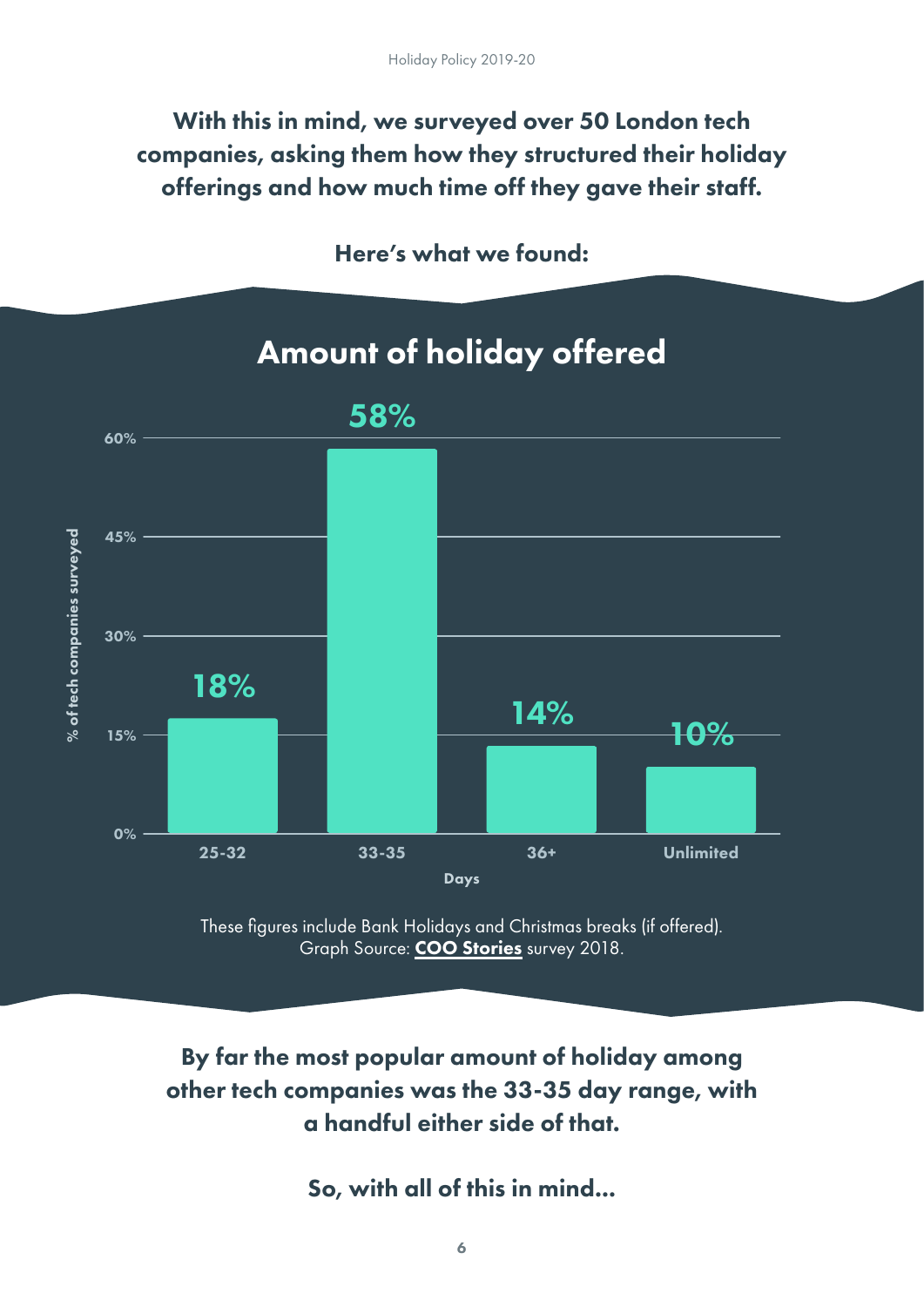### This is the Charlie holiday policy for 2019

We offer 25 days of bookable holiday per year.

Those 25 days do not include Bank Holidays.

The office will close over Christmas – this is added on top of the 25 bookable days.

There is a company-wide 22-day minimum limit.

Everyone is strongly encouraged to take at least five days off each quarter.

Holiday cannot be rolled over.

If you add up all those days it brings you to 37 days off for 2019. That puts Charlie above both the **[UK statutory entitlement](https://www.gov.uk/holiday-entitlement-rights)** of 28 days, [the countrywide average](https://inews.co.uk/inews-lifestyle/work/legal-rights-holiday-entitlement-paid-leave/) of 33.5, and comfortably inside the top bracket we identified in our survey of London tech companies.

I don't want this to be the headline takeaway of this article though – it's only one aspect of our new policy, and I actually think the most important change here is the introduction of compulsory minimums.

These aren't intended to be 'rules'. I'm not trying to catch people out so I can send them packing on a holiday they don't want to go on.

I see them more like [Laszlo Bock's 'nudges'](https://qz.com/work/1415395/after-two-years-in-stealth-mode-the-former-head-of-hr-at-google-reveals-his-new-startup/) – light touches that encourage people to make good decisions. Yearly and quarterly minimums are designed to make people be more mindful about their time-off and what they need to deliver their best work. It encourages our team to be proactive about taking holidays, rather than reactive after they've **[already burnt out](https://www.charliehr.com/blog/how-to-deal-with-burnout-in-your-small-business/).** 

Setting a 22-day minimum brings our team's holiday usage to the forefront of their mind – the quarterly quota helps keep it there.

Right now, I'm feeling pretty hopeful for this holiday policy. But I'll also be the first to admit that it's a work in progress, and we don't know how it'll play out in reality. What I do know is that we'll keep on talking openly about what is or is not working, and we'll keep moving in the right direction.